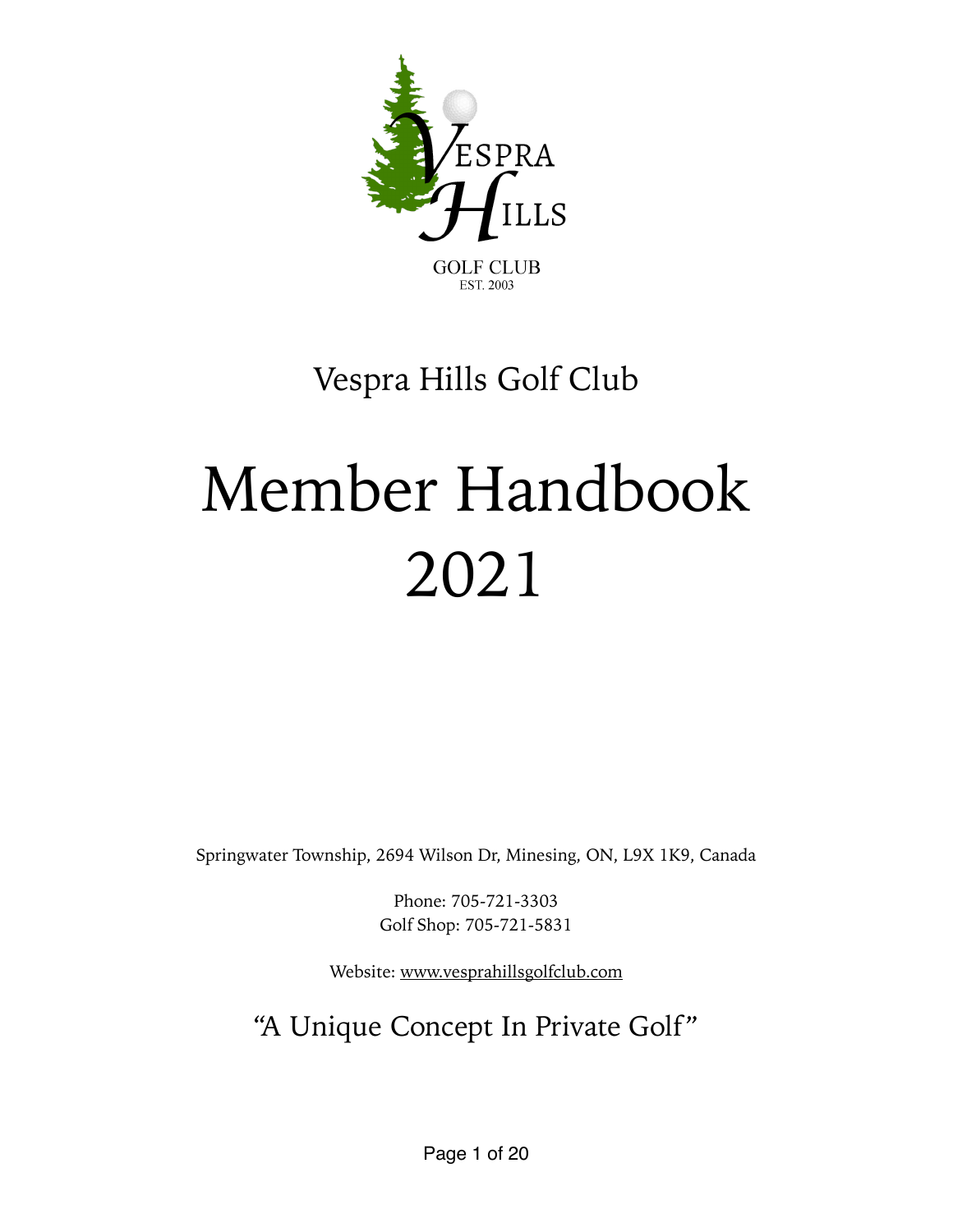| HISTORY OF VESPRA HILLS GOLF CLUB                | 4               |
|--------------------------------------------------|-----------------|
| <b>CONDITIONS OF MEMBERSHIP</b>                  | 5               |
| <b>RATES &amp; FEES</b>                          | 6               |
| <b>REGULATIONS &amp; GUIDELINES</b>              | 6               |
| <b>MEMBER CARD</b>                               | 6               |
| <b>GUESTS</b>                                    | 6               |
| SPECTATORS & WALK/RIDE ALONG GUESTS              | 6               |
| <b>JUNIOR ASSOCIATE GOLF &amp; JUNIOR GUESTS</b> | $\overline{7}$  |
| <b>TEE TIMES</b>                                 | $\overline{7}$  |
| CANCELLATION/NO SHOW POLICY                      | $\overline{7}$  |
| <b>PRACTICE FACILITIES</b>                       | 8               |
| <b>POWER CARTS</b>                               | 8               |
| <b>SPEED OF PLAY</b>                             | 9               |
| <b>RAIN CHECKS</b>                               | 9               |
| PLEASE "KEEP IT BEAUTIFUL"                       | 9               |
| DRESS CODE REGULATIONS                           | 10              |
| <b>SOFT SPIKES</b>                               | 10              |
| <b>CELL PHONES</b>                               | 10              |
| <b>DESIGNATED NON-SMOKING</b>                    | 11              |
| <b>COURSE OPENING TIMES</b>                      | 11              |
| <b>GOLF SHOP</b>                                 | 11              |
| <b>LESSONS BY THE TEACHING PRO</b>               | 11              |
| ON COURSE WASHROOMS                              | 11              |
| <b>SNACK BAR/LAWN SERVICE</b>                    | 12 <sup>2</sup> |
| <b>SPOUSAL PRIVILEGES</b>                        | 12 <sup>2</sup> |
| <b>CLUB STORAGE</b>                              | 12 <sup>°</sup> |
| <b>LOCKER RENTALS</b>                            | 12 <sup>2</sup> |
| <b>MEMBERSHIP RENEWAL</b>                        | 12 <sup>2</sup> |
| EXPULSION AND SUSPENSION OF MEMBERSHIP           | 13              |
| <b>HOLDING POLICY</b>                            | 13              |
| <b>END OF DAY</b>                                | 13              |
| <b>MONERIS VAULT</b>                             | 13              |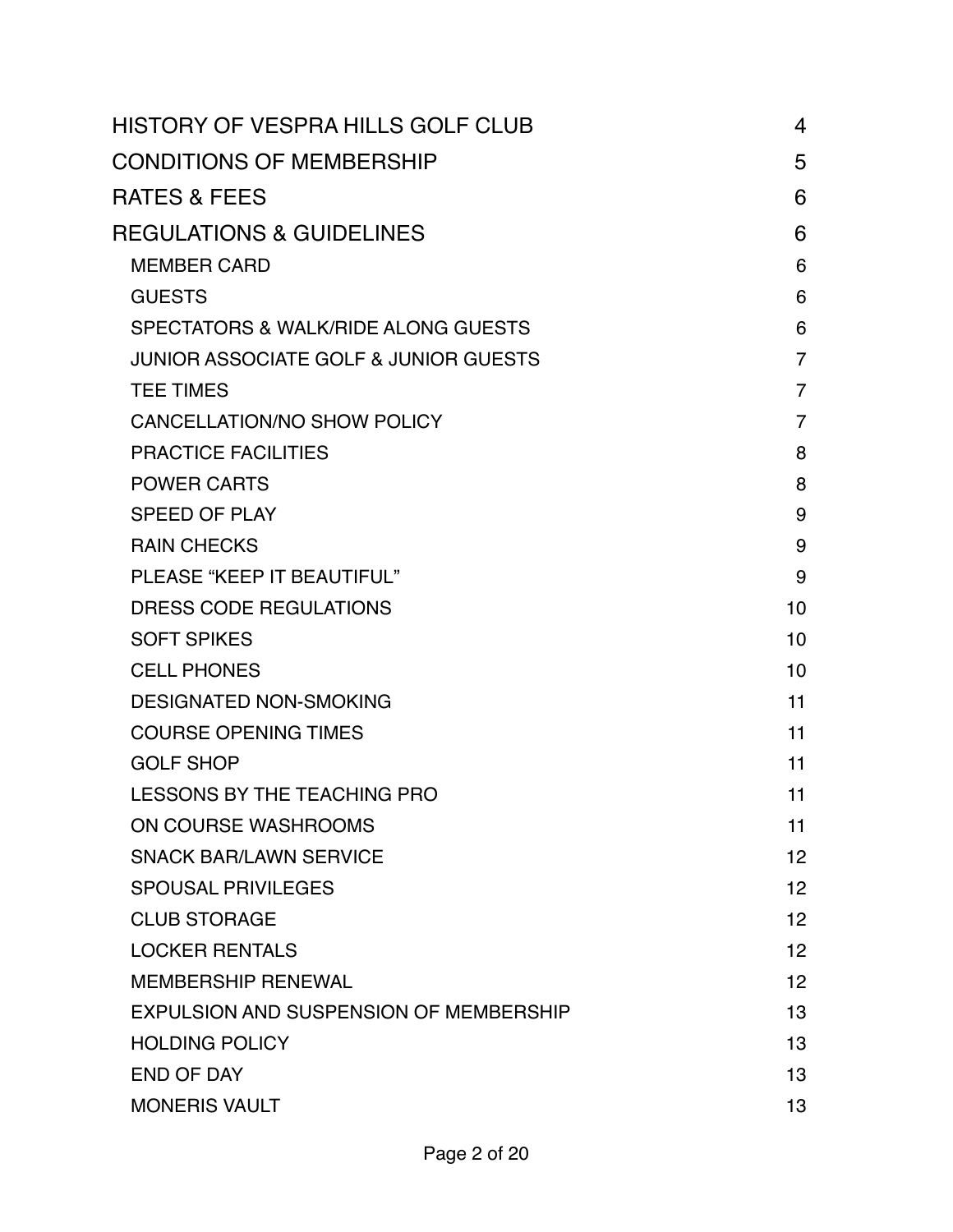| ADDING CREDIT TO A MEMBER ACCOUNT                              | 14 |
|----------------------------------------------------------------|----|
| <b>SPRING LAKES ACCESS</b>                                     | 14 |
| <b>DINING ROOM</b>                                             | 14 |
| <b>MUSIC ON THE COURSE</b>                                     | 14 |
| <b>GOLFER SAFETY &amp; ETIQUETTE</b>                           | 15 |
| <b>SAFETY IS A PRIORITY</b>                                    | 15 |
| FOR EARLY MORNING GOLFERS                                      | 15 |
| DURING YOUR ROUND OF GOLF                                      | 15 |
| YOU NEED TO KNOW                                               | 15 |
| <b>SAFETY TIPS</b>                                             | 16 |
| <b>WEATHER SAFETY</b>                                          | 16 |
| <b>MEDICAL EMERGENCY</b>                                       | 16 |
| <b>FIRE EMERGENCY</b>                                          | 16 |
| <b>AODA</b>                                                    | 17 |
| <b>ALCOHOL POLICY</b>                                          | 18 |
| PERMITTED LOCATIONS FOR ALCOHOL USE                            | 18 |
| <b>UNDERAGE CUSTOMERS</b>                                      | 19 |
| <b>CUSTOMER ALCOHOL USE</b>                                    | 19 |
| <b>FOOD &amp; NON-ALCOHOLIC DRINKS</b>                         | 19 |
| <b>MANAGING THE INTOXICATED</b>                                | 19 |
| <b>TRANSPORTATION</b>                                          | 20 |
| WAIVER, VARIATION AND INTERPRETATION OF RULES & REGULATIONS 20 |    |
| <b>QR CODE</b>                                                 | 20 |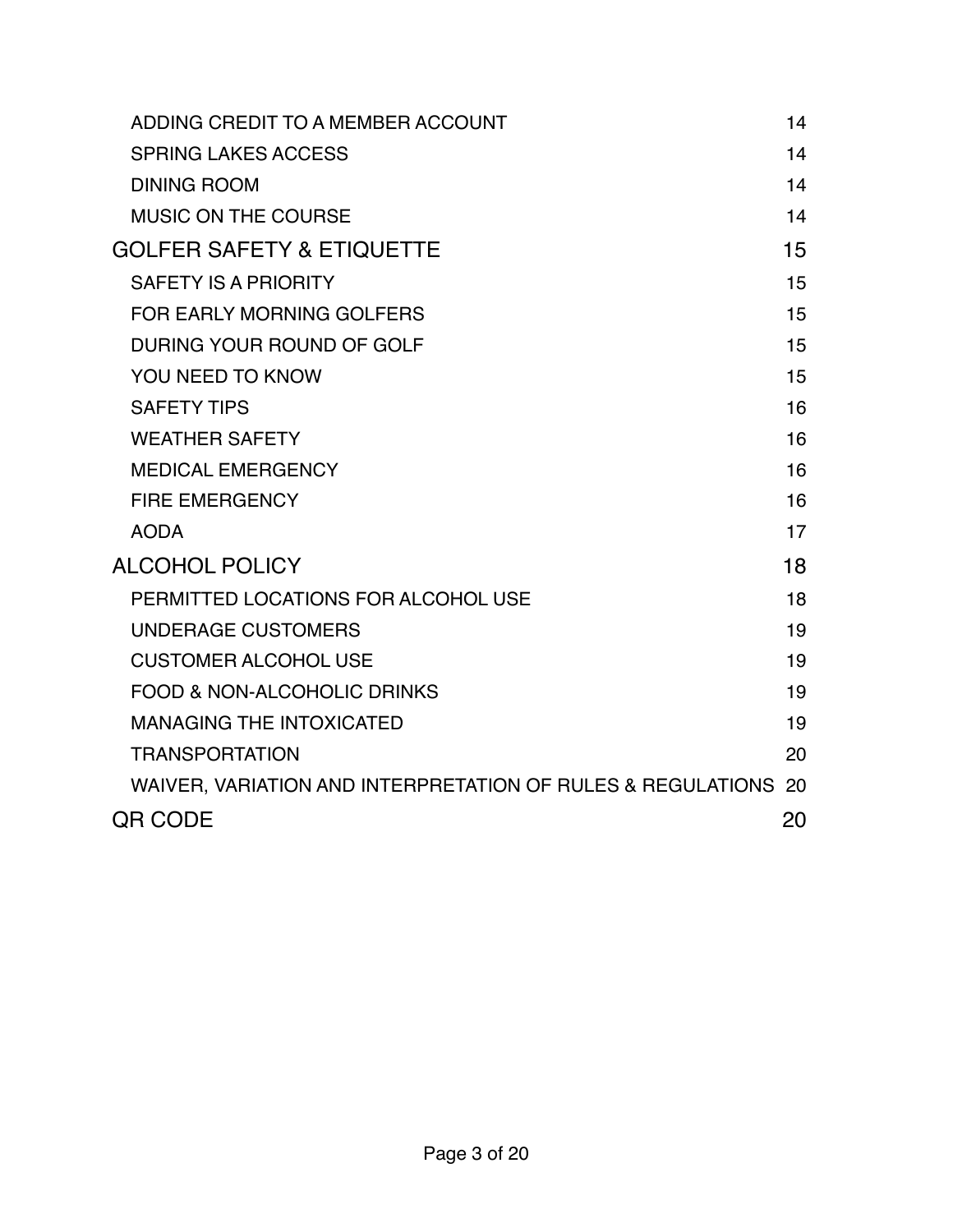# <span id="page-3-0"></span>HISTORY OF VESPRA HILLS GOLF CLUB

The land which is the core of our property was once the home of the Pratt family. The Homestead nine is so named because it is where Mac's wife, Beth Frost (nee Pratt) grew up. Mac and Beth's daughter, Cinder, manages the golf club today. Fred and Pearl Pratt farmed the 100 acres of the Homestead nine and Fred purchased another 170 acres behind that (now parts of the Sand Hills and Still Valley nines) and put it in Beth's name when she was a small child. That property has remained in the family's hands to this day.

When time permits, Beth can be counted on to regale us with stories of life on the "old home place". We hope to capture some of these to share with our members as we carry on enjoying the land as we know it now.

When Mac designed and began working on the golf course, he bought back the "front field" which had changed hands, and a property on either side of the original Pratt place, and began construction of the Sand Hills and Homestead nines. When his health deteriorated in 2002 his daughter Cinder stepped in to oversee the design and construction of the Still Valley nine, the Pro Shop, and in the 2010 season opened the new clubhouse on the hill. With a loyal and talented staff to support her efforts, the "family business" has a warm welcoming atmosphere at Vespra Hills.

Our membership has grown each season and all our members are welcomed as part of our growing extended family. With the passing of time we have preserved the family's traditional approach to Private a-la-carte golf as well as some new membership options which have come into place as we get to know more about current trends in golf, and in our local marketplace.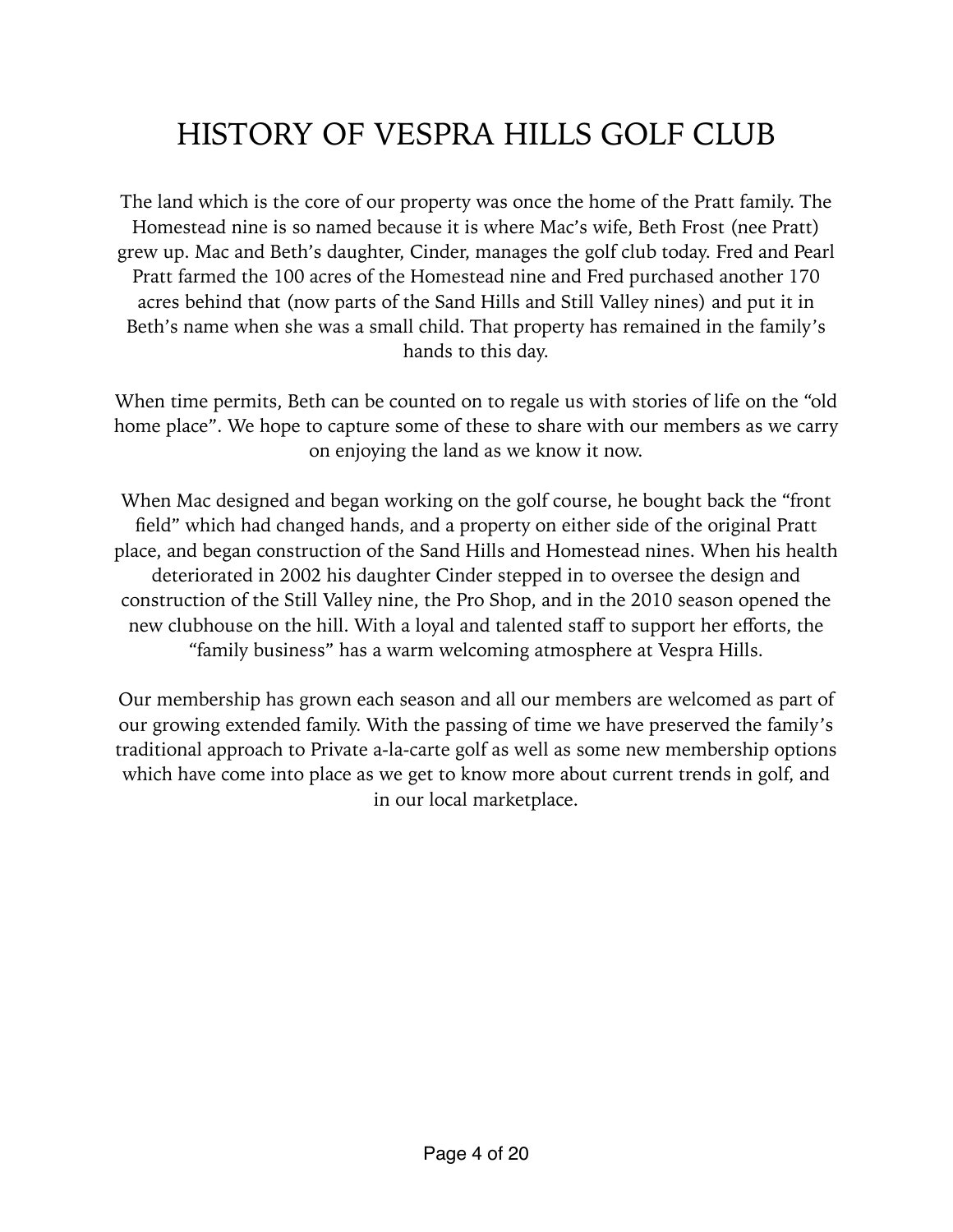# <span id="page-4-0"></span>CONDITIONS OF MEMBERSHIP

1. Members assume no financial responsibility for the operation of the Club and agree to pay fees and dues as set out.

2. Members agree to pay for all charges incurred by them and their guests at the Club. The Member also assumes responsibility for damages (i.e. cart damage) for themselves and their guests.

3. Memberships are not transferable, and Entrance and Annual fees are non refundable if the member resigns from the club.

4. Members and their guests will abide by the dress codes and observe the rules of the Club.

5. Management shall have sole right to terminate any membership upon a pro rata refund of annual fees paid. Upon termination, entrance fees (that have been paid in full) would be refunded on a pro rated basis up to the end of the fifth year of Membership including the year in which the entrance fee was paid. No refund will be made if the member abandons /resigns membership.

6. For the application of charges made at the Club, all members must present a valid Visa, MasterCard, Debit or Gift Card at the point of sale for any transaction along with their member card. Members may put money on account (up to a \$1000.00 maximum) or use The Moneris Vault draw from during the season. Any balance remaining in the cash account at the end of one season will simply remain on account to be used by the member during the following season at Vespra Hills.

7. Each member must re-apply by January 15th each year or may be deemed to have resigned with a new entrance fee required to rejoin.

8. Members are responsible for keeping their membership in an active status and in good standing. Effective August 2018 - Members wishing to change their membership type may be subject to a \$75.00+ HST administration fee.

9. The Club officially opens and closes May 1st and October 31st each season.

\*Conditions of Membership taken from the New Membership Application Form and Membership Renewal Forms.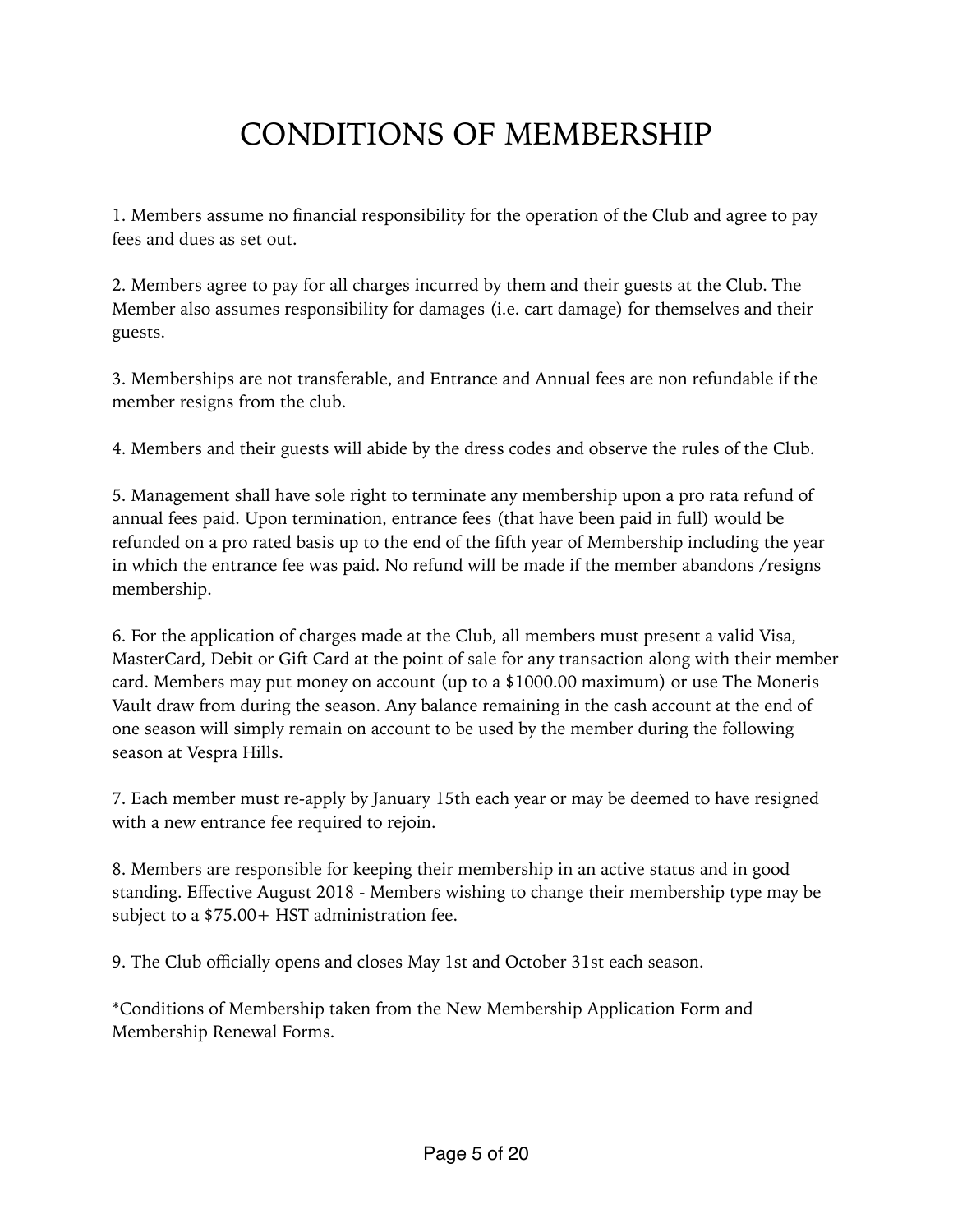## <span id="page-5-0"></span>RATES & FEES

See 2021 Membership Package for more details.

## <span id="page-5-1"></span>REGULATIONS & GUIDELINES

The following policies are designed to produce a club atmosphere that serves the needs of our members in a courteous and efficient manner. Please take a few minutes to read and digest them. This will help to make things run smoothly during the season.

#### <span id="page-5-2"></span>**MEMBER CARD**

Member cards will be required for all check-in and club purchases. Members must present their card and register in the Golf Shop before each game. Each member must present his/her own card. If the member has guests, he/she should not register for golf until the guests are all present in the Golf Shop. Members will also present their membership card before ordering food or beverages. Lost or stolen cards are subject to a card replacement fee of \$15.00 + HST.

#### <span id="page-5-3"></span>**GUESTS**

There is no limit on the number of times a member may bring the same guest. A member may bring a maximum of three guests at a time, unless they have arranged in advance, such as for a member hosted shotgun event. Please be available to meet your guests when they arrive. Members are ultimately responsible for their guests. Guests will be able to buy merchandise in the Golf Shop as well as pay for their game fees and rental carts by use of their personal Debit, Visa, or MasterCard once the member has signed them into the system using their member card. Members please advise guests of our dress code, as well as informing them that they will not be able to use the driving range or the golf course until a hosting member has arrived and signed them in.

#### <span id="page-5-4"></span>**SPECTATORS & WALK/RIDE ALONG GUESTS**

For safety and liability reasons Spectators and Walk/Ride along guests are not permitted on the course except by prior clearance and the signing of a waiver for liability, this waiver can be found in the golf shop and on our website.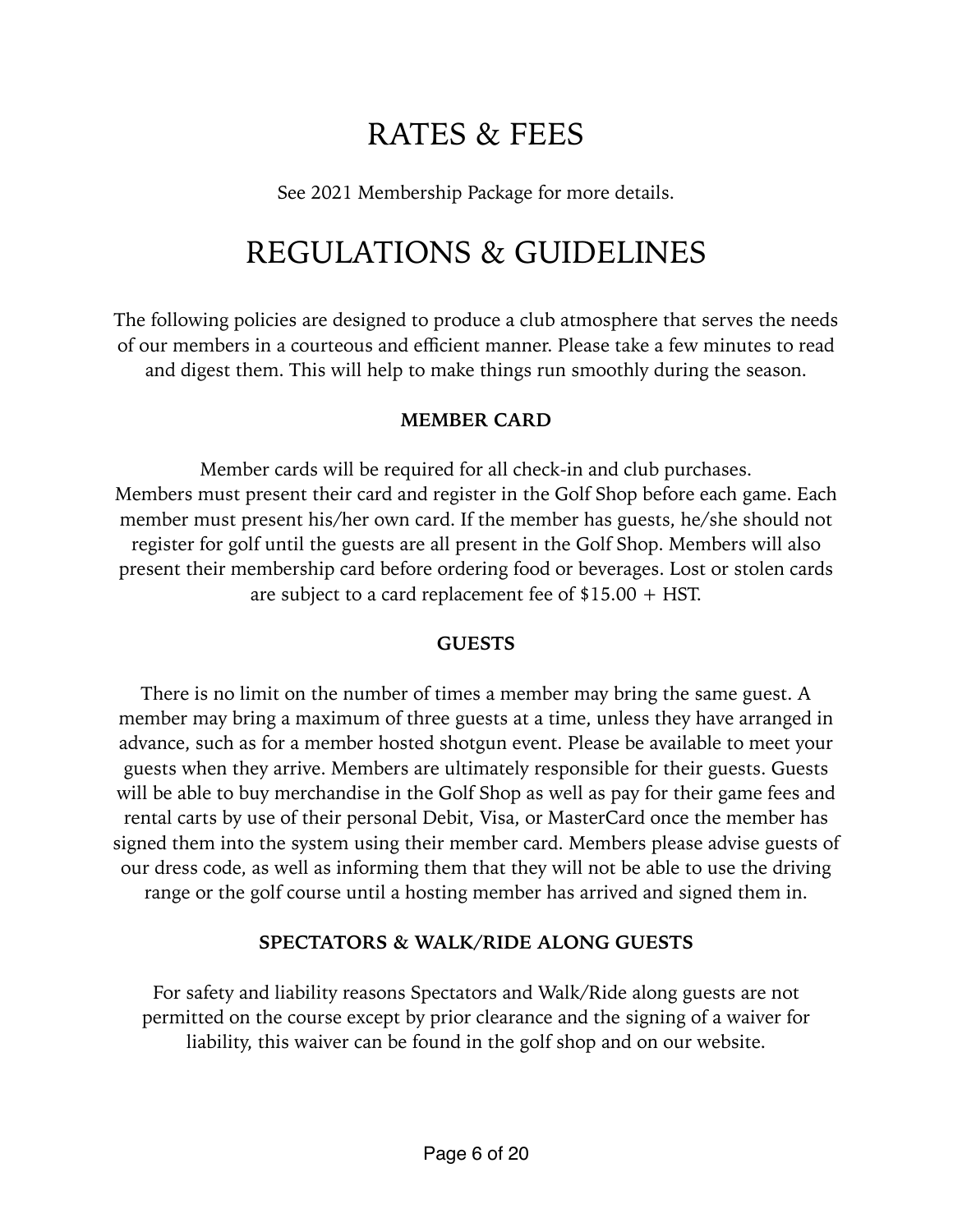#### <span id="page-6-0"></span>**JUNIOR ASSOCIATE GOLF & JUNIOR GUESTS**

See 2021 Junior Program for more details and information.

#### <span id="page-6-1"></span>**TEE TIMES**

See 2021 Membership Package for more details on booking tee times. The Club reserves the right to add players to make up foursomes. At Vespra Hills, we will make every effort to honour requests for which of the 3 nines members would like to combine for an 18 hole booking where conditions permit. This will apply to member walk-ins as well. We do not book consecutive groups on one phone call. All groups should have equal access to the tee. There must be a Vespra Hills or Spring Lakes member in each foursome. Please have your member # and the names of your guests you'll be bringing available when you call for your time. We do not book times for a single player. The starter will fit them in.

#### <span id="page-6-2"></span>**CANCELLATION/NO SHOW POLICY**

Non-weather based cancellations must be made no less than 24 hours prior to the booked tee time. Voice and/or email messages will not be accepted as a form of cancellation.

No Show Fee in Effect: The Main Reserver will maintain full responsibility for the reservation. Should the group not show, or if a reservation is made for more players than the amount that show up to play, the No Show Fee of  $$89.00 + HST$  per missing player will be billed to the Main Reserver.

Power Cart No Show or not cancelled prior to 24 hours from booked time: If power carts were part of the reservation and not cancelled 24 hours prior to the tee time, the full power cart fee(s) will be billed to the Main Reserver of the time. Members with cart plans are subject to this penalty as well.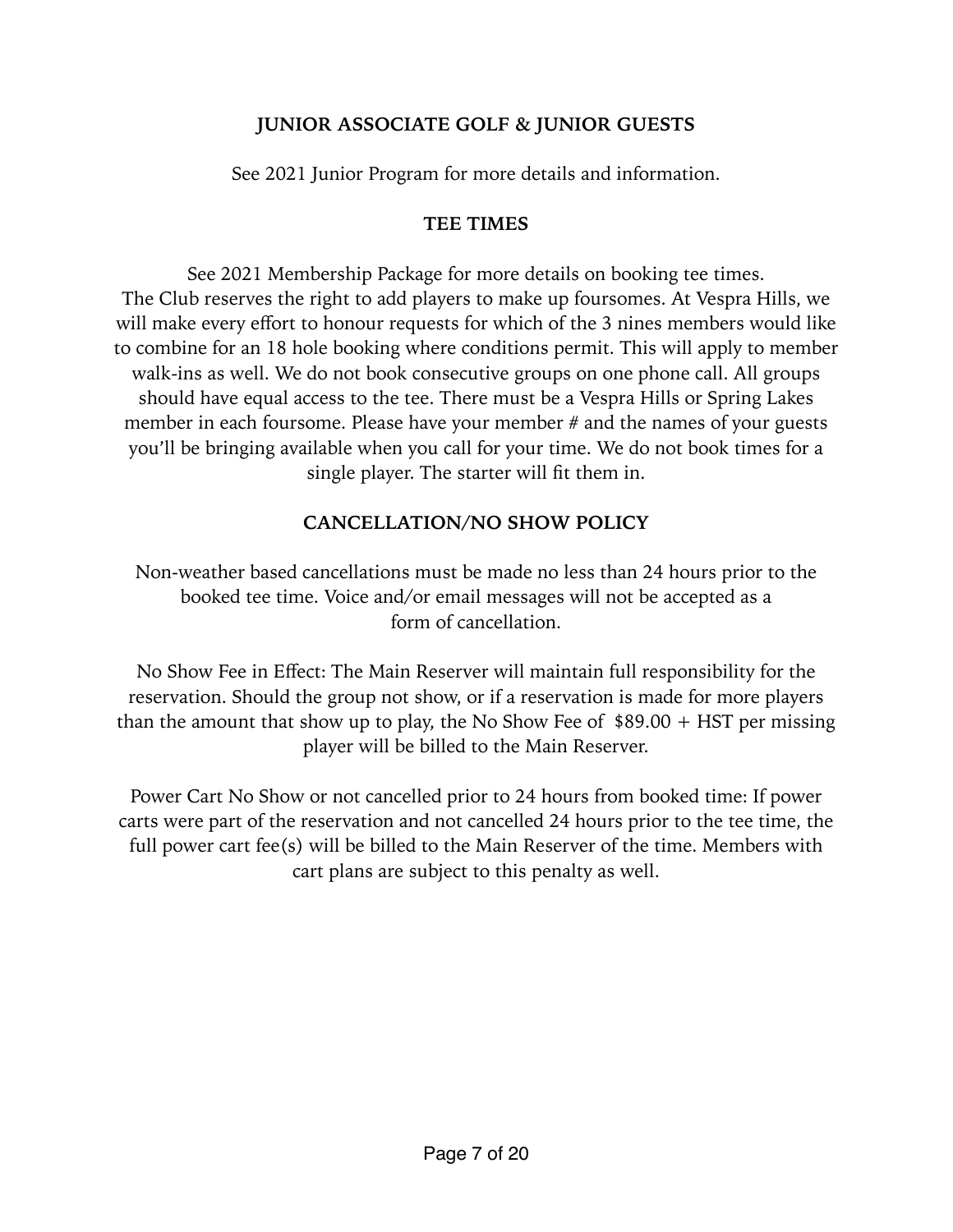#### <span id="page-7-0"></span>**PRACTICE FACILITIES**

Guests who are registered to play golf may use the practice facilities with the host member before teeing off. Spectators or non-registered guests are not permitted on the practice facilities. This applies to family guests as well. Vespra Hills members may use the practice facilities at anytime that they are open. Vespra Hills members may use the practice facilities at Spring Lakes only when warming up for a round of golf. Players may not practice or hit extra balls on any regular fairway, bunker, green, or lawns around the Golf Shop. Practice must be confined to the designated practice facilities. Range balls are provided for use only on the range and the chipping green. The driving range will be open 30 minutes prior to the first tee-off time. The driving range may be closed one or two mornings per week for maintenance. The range will close 30 minutes prior to dark to allow for final clean up to prepare for the next day. The driving range may be closed one or two evenings per week for maintenance.

**As a member, you are required to check in with the Golf Shop Staff if going to the practice facilities without a booked tee time.** 

#### <span id="page-7-1"></span>**POWER CARTS**

Cart drivers must have a valid driver's license. **Juniors may not operate power carts at any time.** Members are responsible for, and will be charged for all damage to carts assigned to them or their guests, any injuries resulting from cart operation, or damage to the course or property of the club resulting from the use of a cart. No more than two golf bags will be carried on one power cart, and no more than two people may ride at one time. **Keep power carts on cart paths near all greens and tees.** Please keep carts out of the fescue grass. Power carts may not be used to go to the practice facilities after a round. Our staff will be happy to give you a ride to the practice facilities and back up to the Golf Shop when you're finished. **Power carts must be returned to the Golf Shop area before dark.** If necessary, our staff will go onto the course to retrieve carts if the players have not returned carts as darkness approaches. **Under no circumstances may a pull cart be towed by a power cart.**  Pull carts are available at no charge.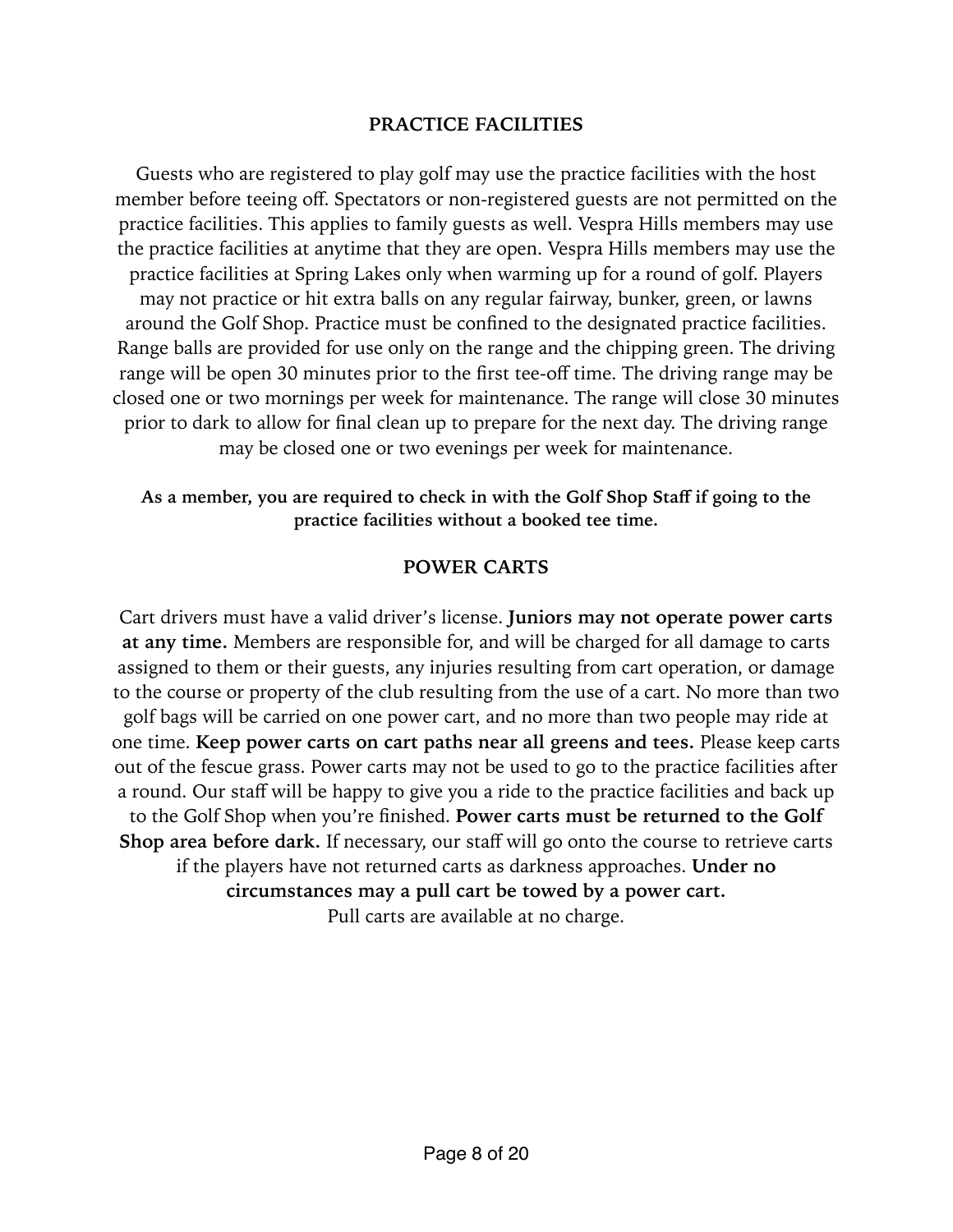#### <span id="page-8-0"></span>**SPEED OF PLAY**

Members should attempt to play fast enough to keep up with the group ahead without crowding or hitting into them. We suggest you play "Ready Golf". After putting out do not linger at the green to mark your scores but proceed to the next tee and hit when ready if the group ahead is clear. The golfer who is "away" is the one who is ready to hit, not necessarily the one with the lowest score on the last hole. If there is an open hole ahead of you and the group behind you catches up, stand aside and allow them to play through, and don't start again until they are clear (This applies even if it is a twosome or single that catches up). A foursome should play 18 holes in no more than 4 hours and 15 minutes. Twosomes or single players should not expect to play through multiple foursomes at busy times when the field is full, provided that the foursome is keeping up with groups ahead, as outlined above.

#### <span id="page-8-1"></span>**RAIN CHECKS**

If rain causes an 18 hole round to be given up after nine holes or less have been played, a rain check for nine holes will be issued. If a player does not tee off, but has already signed in, a rain check for 18 holes will be issued. Rain checks do not apply to prepaid members. Guest rain checks will be issued to their representing member.

#### <span id="page-8-2"></span>**PLEASE "KEEP IT BEAUTIFUL"**

Repair ball marks on greens Repair all divots Avoid scuffing the greens. (Always pick up your feet) Don't use your putter to scoop the ball out of the cup Please take care when replacing flags. Don't take multiple divots or practice swings on the tee Rake sand bunkers and place (not throw) the rake into the bunker. A 90 degree angle from the less steep edge is the best placement.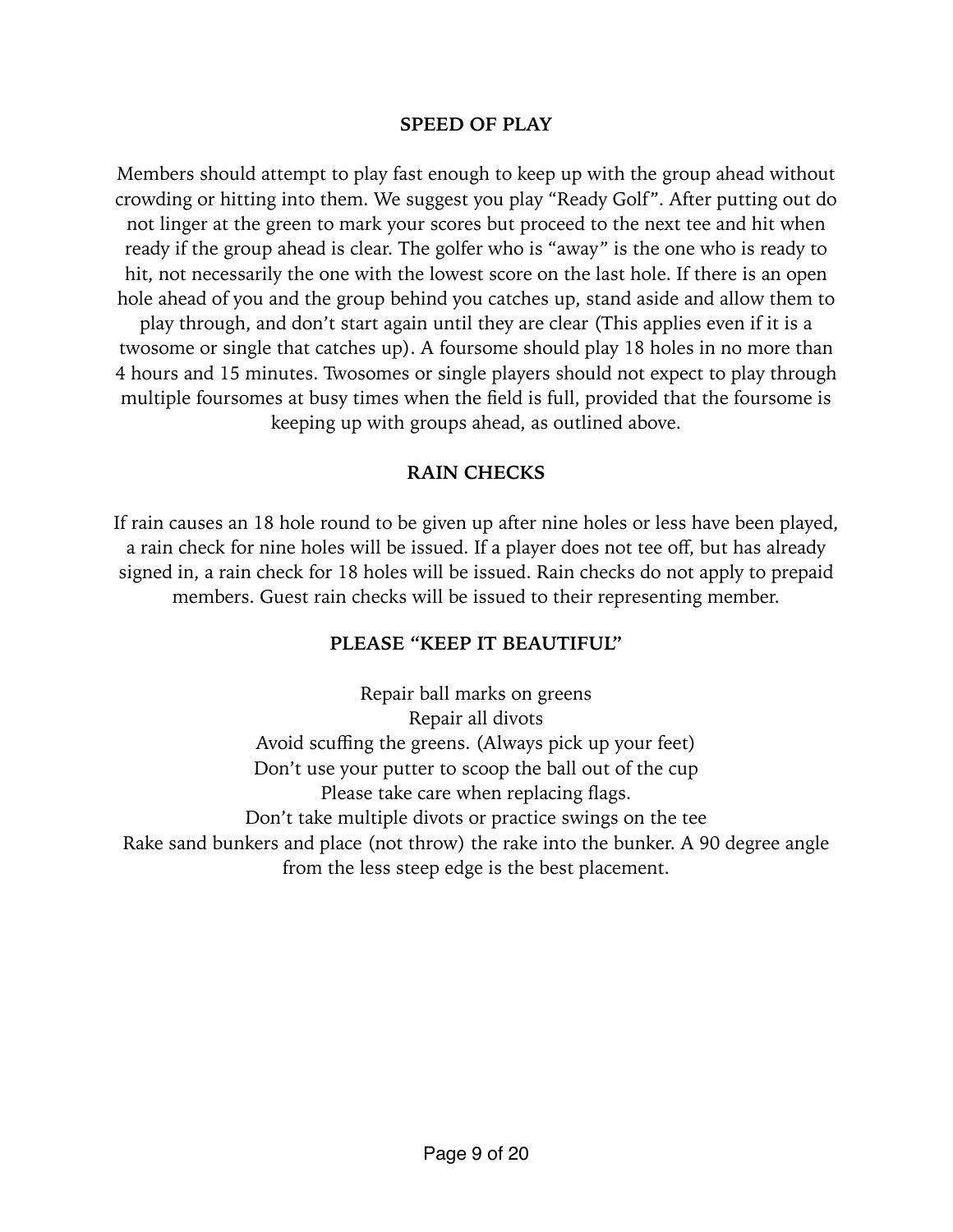#### <span id="page-9-0"></span>**DRESS CODE REGULATIONS**

The golf attire that Members and their Guests wear for playing or practicing golf directly influences our club's image, atmosphere and culture. Vespra Hills is a progressive club that thrives on its relaxed atmosphere while maintaining a healthy respect for the game. We expect our Members and their Guests to dress and act in a way that does not offend your fellow Members. Typically, clothing that is for sale in the Golf Shop, or current PGA/LPGA Tour fashions would be considered good examples of how to dress for your round of golf.

Smart denim pants may be worn in the Clubhouse and on the adjacent patios, but not on the Golf Course or practice facilities. Vespra Hills reserves the right to refuse privileges if a persons attire is not in keeping with Vespra Hills standards.

Members are reminded that they are responsible for the dress code of their Guests.

#### **Here are some examples of inappropriate attire:**

Hats on Backwards T-shirts Beach Wear Crop or Halter Tops Spaghetti Strap Tops Leggings Metal Spikes **Tracksuits** 

#### <span id="page-9-1"></span>**SOFT SPIKES**

Only soft spikes are allowed on the course. Golf shoes are available for sale in the Golf Shop. Please, no golf shoes in the Dining Room after 5:00pm. Take care at all times to brush the grass, etc off your golf shoes before entering the building.

#### <span id="page-9-2"></span>**CELL PHONES**

As a courtesy to all members and guests of the club, cell phones should be turned off when on the golf course, or in the Dining Room. If it is absolutely necessary for you to be on-call, please use the vibrating feature and don't raise your voice when responding to the call. Please, be aware of and considerate of those around you.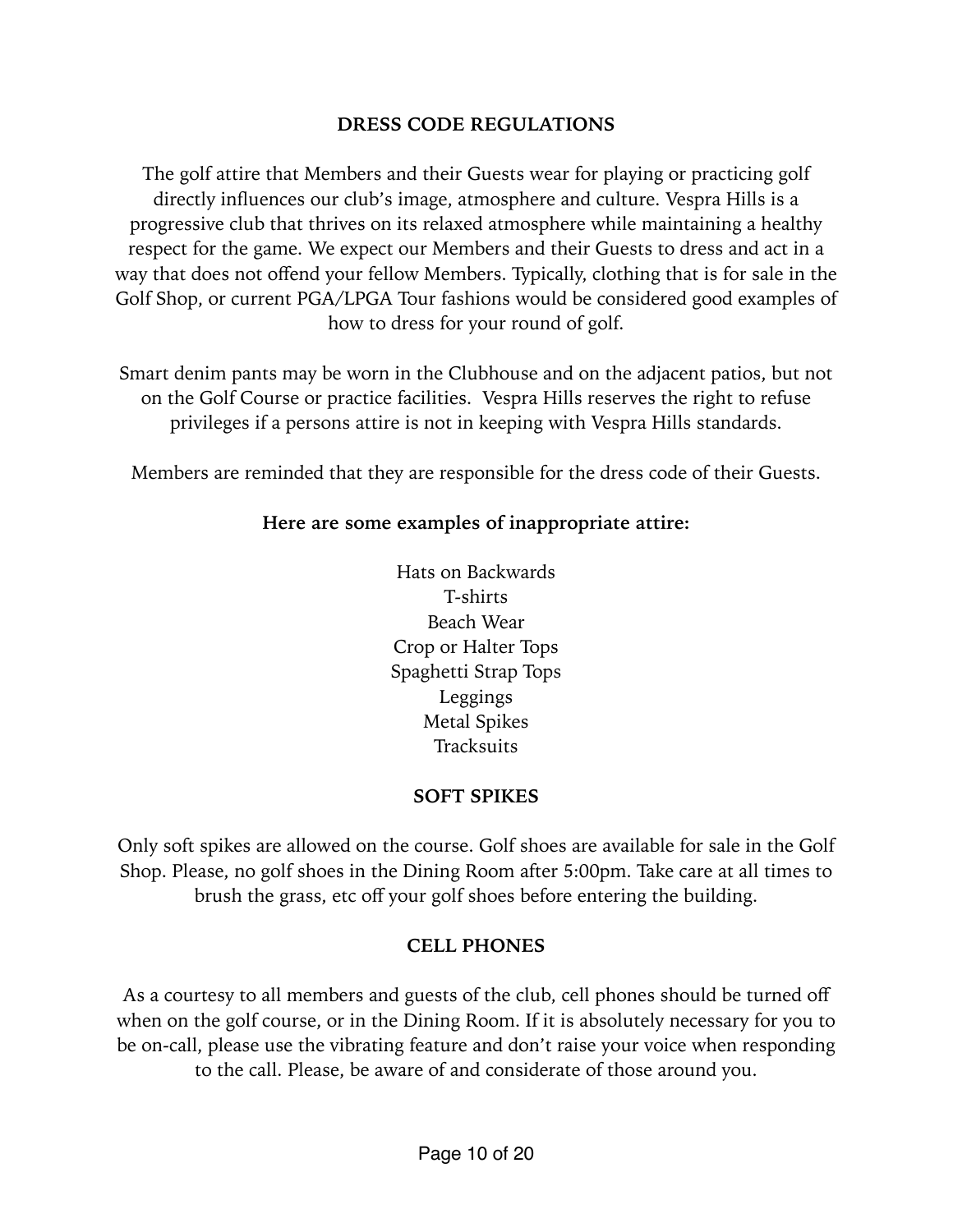#### <span id="page-10-0"></span>**DESIGNATED NON-SMOKING**

All Vespra Hills buildings are designated Non-Smoking. An area with patio tables and chairs has been provided to the west side of the clubhouse on the lawn for smokers. Please be very careful when smoking on the golf course.

#### <span id="page-10-1"></span>**COURSE OPENING TIMES**

Refer to the website and email newsletter or ask the Golf Shop staff for changes to starting times throughout the season.

#### <span id="page-10-2"></span>**GOLF SHOP**

The Golf Shop will open one hour prior to the first tee time. The Golf Shop is now located in the Clubhouse. Golf event information is available in the Golf Events Brochure and will be made available in the Golf Shop throughout the season. Merchandise will be available for purchase, and we would like to remind members that clubs or any other merchandise not stocked may be ordered.

#### <span id="page-10-3"></span>**LESSONS BY THE TEACHING PRO**

Members may book lessons with our Teaching Pro in advance. Lessons must be booked directly with our Teaching Pro either by email: [ben@vesprahillsgolfclub.com,](mailto:ben@vesprahillsgolfclub.com) or phone: 705-721-3303 ext. 320. Lesson rates are available upon request from Ben Groome. All lessons must be paid through the Golf Shop. Cash is not accepted for lessons. Failure to abide by this policy will be done at the member's own risk. Cash or E-transfer are not accepted for lessons.

#### <span id="page-10-4"></span>**ON COURSE WASHROOMS**

Washroom/rain shelters are available on the fourth tee Sand Hills, fifth tee Homestead, and fourth tee Still Valley. These facilities will automatically lock approximately 3 1/2 hours after the last 18 hole tee off to discourage vandalism. You'll be able to release the lock to get out but not in after that time.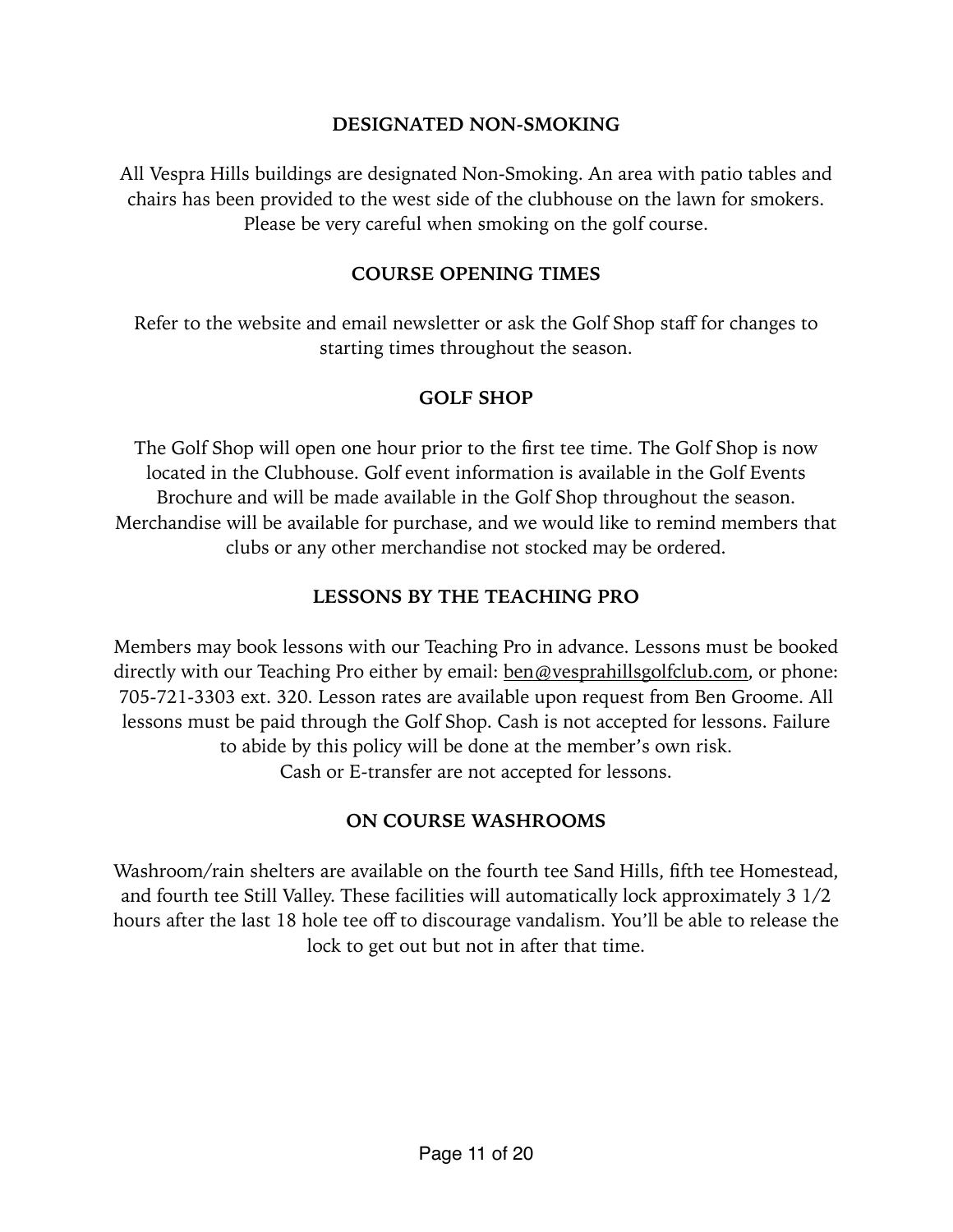#### <span id="page-11-0"></span>**SNACK BAR/LAWN SERVICE**

The Snack Bar is located in the old Golf Shop with access through the west doors. The Snack Bar opens 30 minutes before the first tee time. The Lawn opens at 11:00am with our lunch menu. The Snack Bar and Lawn close at 7:00pm. These hours are subject to change throughout the season and will be communicated through email.

#### <span id="page-11-1"></span>**SPOUSAL PRIVILEGES**

A member's spouse is a guest, and has no membership privileges. If a member's spouse would like to be able to use the food and beverage facilities independently, they should consider a Social or Associate Membership.

Details are available at the office or on our website.

#### <span id="page-11-2"></span>**CLUB STORAGE**

The club storage area is strictly staff only. The new club storage area is located in the old Golf Shop building. We do not re-charge batteries for electric walking carts. We have limited spaces to store clubs and clubs on cart.

#### <span id="page-11-3"></span>**LOCKER RENTALS**

Please enquire at the office for availability, sizes, and fees for seasonal locker rentals for members, and daily locker rentals if desired for guests.

#### <span id="page-11-4"></span>**MEMBERSHIP RENEWAL**

Membership renewal forms for the following year will be available during the month of October. Renewals and post dated cheques should be returned by January 15th as stated on the renewal form. Members not returning renewals or indicating their intentions by this date may be deemed to have re-signed.

Membership changes will be prorated on a biannual basis only. Members are responsible for keeping their membership in an active status. No reminders will be issued in advance of these dates. For renewing members with outstanding entrance fees, these fees are due on the anniversary of the date of joining. Members are encouraged to ensure their entrance fee status is up to date to remain in good standing.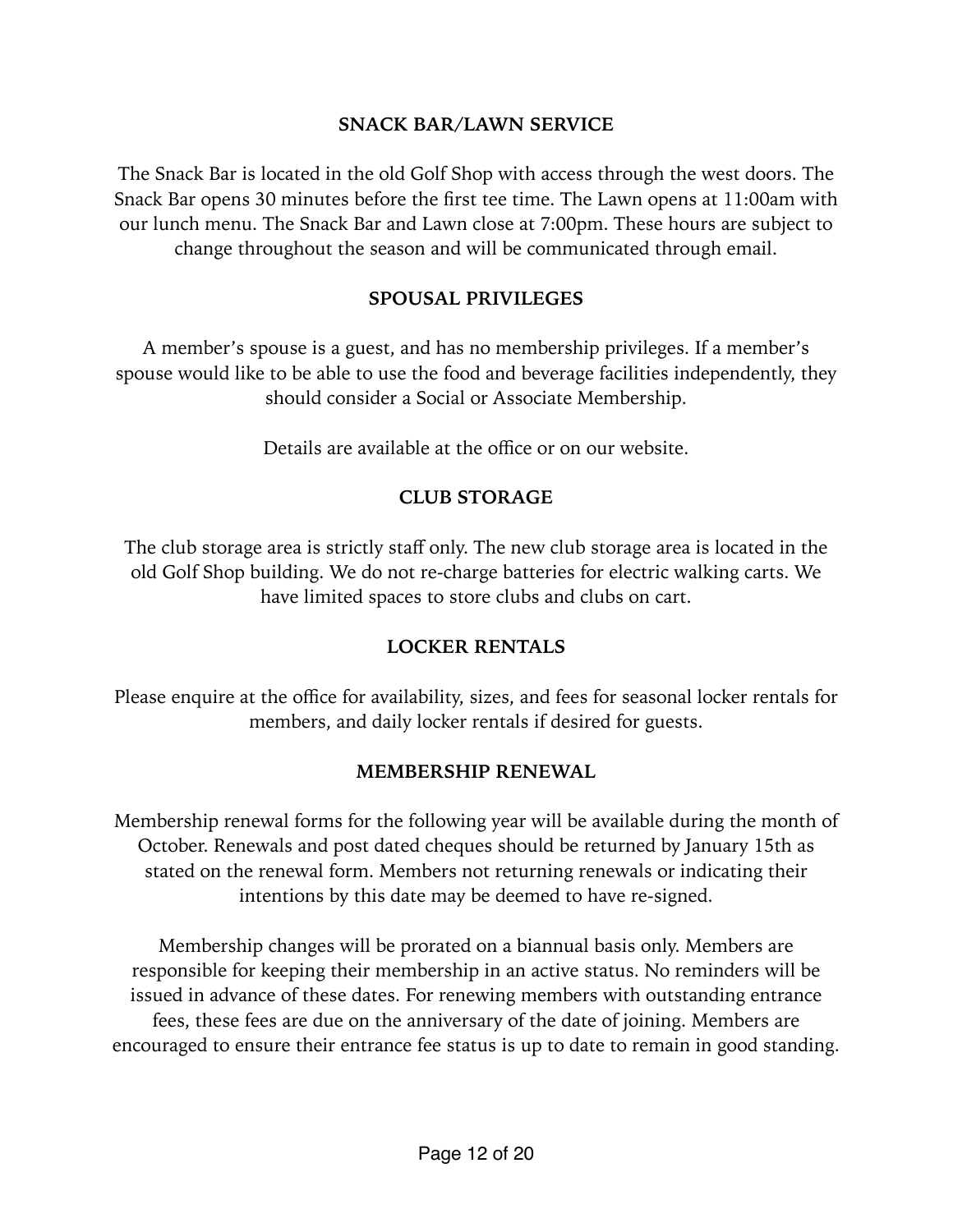#### <span id="page-12-0"></span>**EXPULSION AND SUSPENSION OF MEMBERSHIP**

If a Member or their Guests, at any time, does not comply with the rules and regulations of the Club as are in force, or if the conduct or behaviour of any such person, whether inside or outside the Club, is in the opinion of the Club, injurious or detrimental to the character, reputation and image of the Club and its Members, the Club may call upon the Member to resign.

If the Member refuses to resign within seven days of a request to do so, to Club may expel the Member and upon expulsion shall cease to be a Member of the Club and the Membership shall be forfeited.

Instead of calling on the Member the resign, the Club may, at its discretion, suspend the offending member from use of the Club and from all of the rights and privileges of Membership for such a period as determined by the Club.

It is specifically provided and acknowledged that non-compliance with the rules and regulations of the Club shall be cause for the Club to expel or suspend the member.

#### <span id="page-12-1"></span>**HOLDING POLICY**

Holding Policy is only available for members who have paid their entrance fee in full. For more information, please refer to our website or ask the main office.

#### <span id="page-12-2"></span>**END OF DAY**

The Golf Course is closed for play 2 1/2 hours after the last available tee time. You may be asked to end your game early and come in from the Golf Course if you are still on the course beyond this time.

#### <span id="page-12-3"></span>**MONERIS VAULT**

Vespra Hills will now be processing money on account purchases for our members through The Moneris Vault. Members can set up an account that is linked to your credit card with a limit set by you and payments are processed by Vespra Hills on the 15th and 30th of each month. Your member card is linked to your account and can be used for making purchases for green fees and merchandise in our Golf Shop and food & beverage in our Snack Bar or Dining Room. Sign up forms are available in our main office. Contact nancy@vesprahillsgolfclub.com for more information.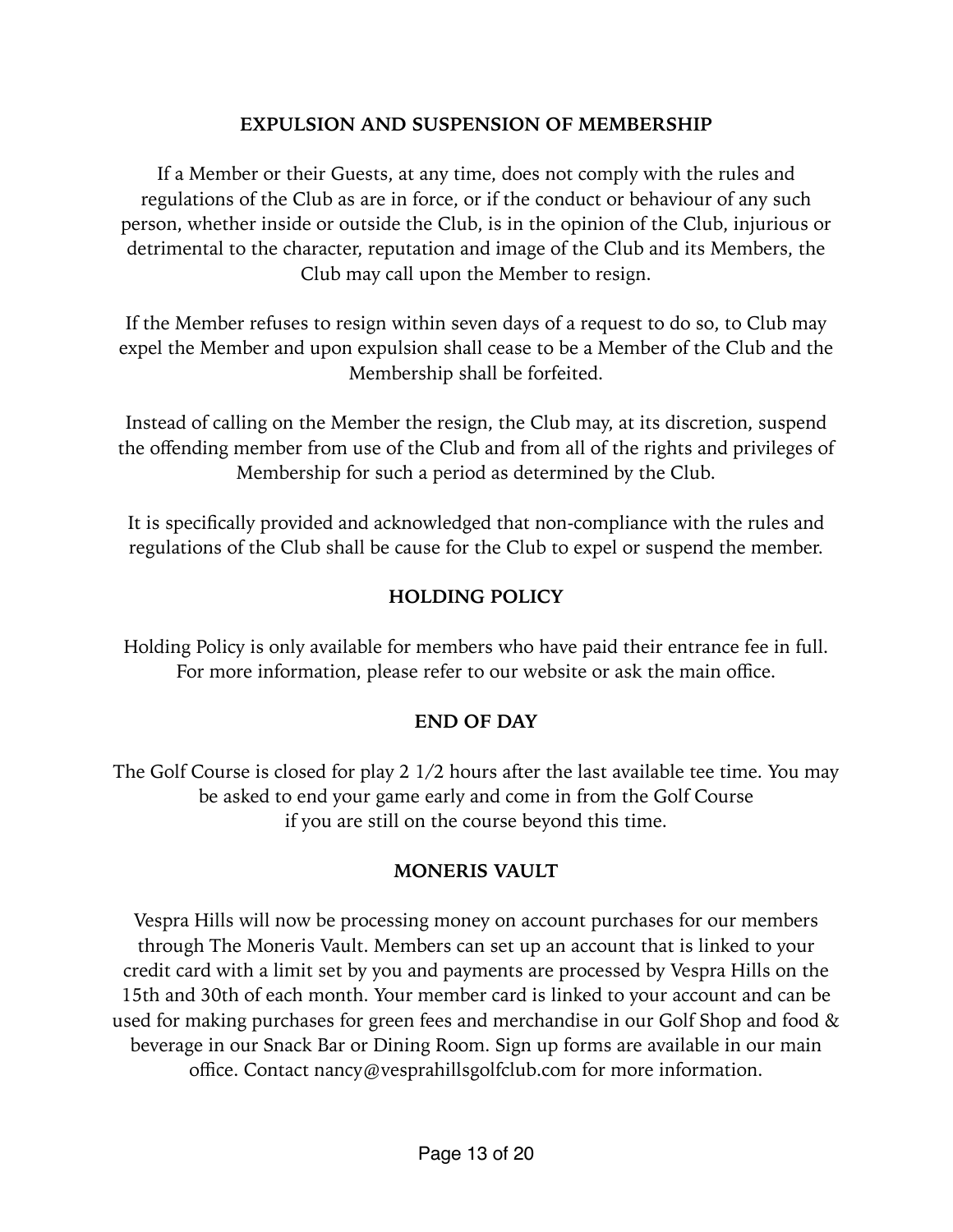#### <span id="page-13-0"></span>**ADDING CREDIT TO A MEMBER ACCOUNT**

If they wish to do so, a member may deposit up to \$1000.00 to their member account at the main office. All members must present their member card for a money on account transaction. Subsequent transactions will be drawn from that account until it reaches \$0.00 at which time they may either bump up the balance again, or switch to using their debit/credit card. This money on account may be used for golf, merchandise, or in the food and beverage areas.

#### <span id="page-13-1"></span>**SPRING LAKES ACCESS**

Our members will be permitted to use the facilities at Spring Lakes Golf Club in Stouffville, upon presentation of their current membership card from Vespra Hills, and Visa or MasterCard. A Vespra Hills member may be turned away from their tee time at Spring Lakes if they fail to present a current Vespra Hills membership card. A Vespra Hills member will be charged a guest game fee for their golf. All tee times for Spring Lakes must be made directly through the Vespra Hills Golf Shop 7 days in advance.

#### <span id="page-13-2"></span>**DINING ROOM**

Dining Room hours of operation are Tuesday-Saturday from 5:00pm-close. These hours may vary throughout the season. Please refer to section "Dress Code Regulations" on Page 10 for appropriate attire. Reservations can be made by calling the Dining Room at ext. 231. Reservations are required on Friday's and Saturday's. Please inform the Dining Room in advance if possible for reservations of groups over eight guests. Our Dining Room menu is able to accommodate dietary concerns and restriction; please ask your server for details on these items.

#### <span id="page-13-3"></span>**MUSIC ON THE COURSE**

Members and their Guests are welcome to enjoy music on our Golf Course. We request that Members and their Guests use discretion to respect the needs of others who may not wish to hear music on the course and manage the volume of their device accordingly. Music should be at a volume that can only be heard by your group. All Members and their Guests should be mindful of areas on the course where your music can be easily overheard by other golfers.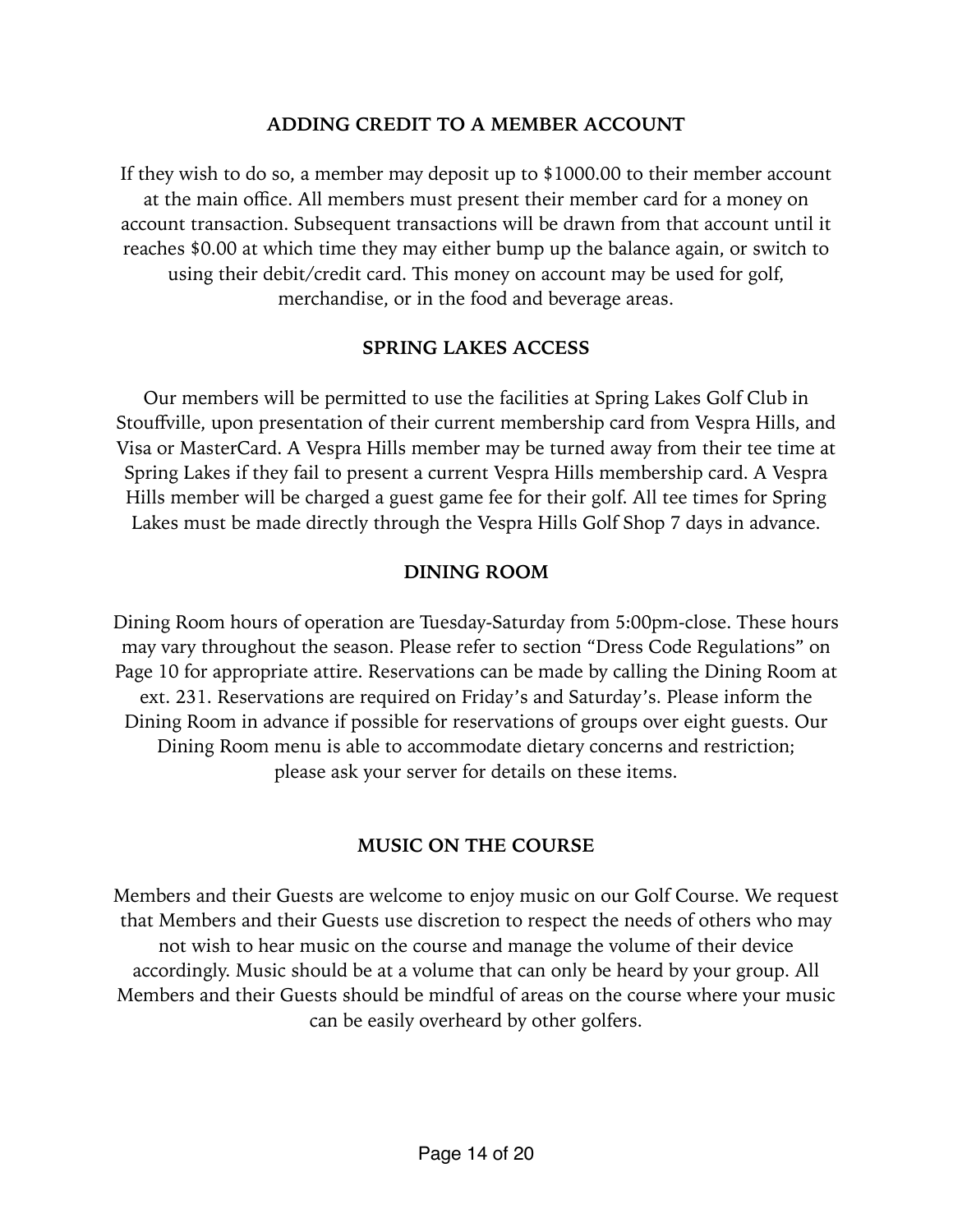### <span id="page-14-0"></span>GOLFER SAFETY & ETIQUETTE

#### <span id="page-14-1"></span>**SAFETY IS A PRIORITY**

At the Vespra Hills Golf Club we are committed to the prevention of golf ball injuries while fostering good relations between members and on-course staff. We need your help to ensure a safe environment for you to enjoy and for our workers who maintain the golf course.

#### <span id="page-14-2"></span>**FOR EARLY MORNING GOLFERS**

Our Maintenance Staff begins work early in the morning and they are committed to providing a quality product for your golfing enjoyment. In order to accomplish this task, our greens mowers and hole changer need to work efficiently and stay ahead of the players. If you are an early morning golfer and you encounter our staff cutting a green or changing the flagstick location for the day, we ask that you have some patience, wait a few moments, let them finish their task and move out of the way.

Do not hit onto the green if the flagstick is out.

Once our workers are out of the way or have waived you up it is safe to hit on to the green.

#### <span id="page-14-3"></span>**DURING YOUR ROUND OF GOLF**

Maintenance equipment and workers have the right-of-way on the golf course. The equipment operator will stop the machine and wait for your shot. If there seems to be some confusion, please wait for the worker to wave for play to continue or move away from the area.

#### <span id="page-14-4"></span>**YOU NEED TO KNOW**

Golfers may be held responsible for any personal injury or damage to equipment and property (Vespra Hills or privately owned) as a result of not adhering to these safety procedures.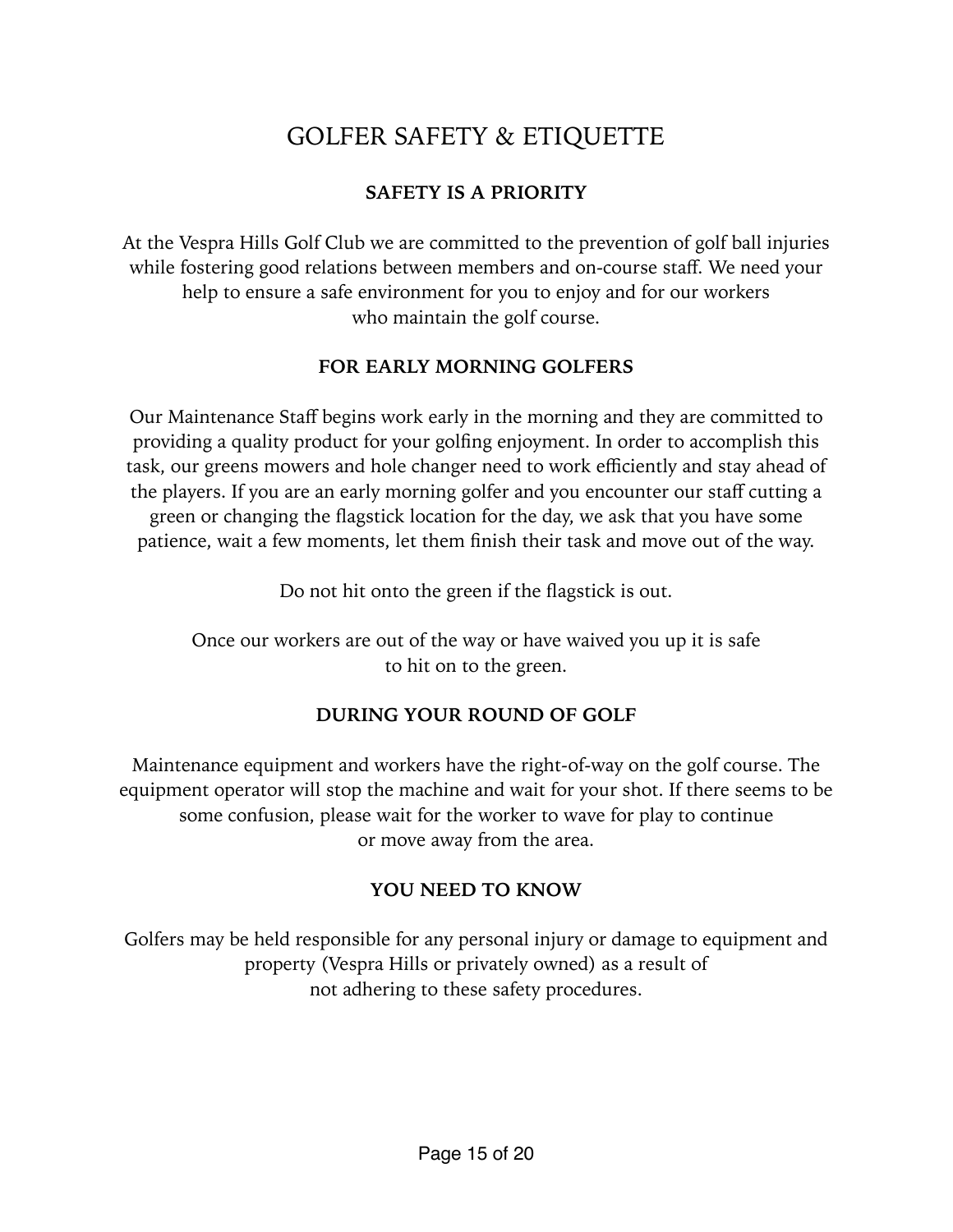#### <span id="page-15-0"></span>**SAFETY TIPS**

If at any time you or another member of your group loses control or sight of a shot, warn others by shouting, *fore*. If you hear someone yell *fore*, take appropriate steps to Protect yourself as quickly as possible. Always stand well behind the person hitting their ball. Know your clubs. Take the time to know how far you tend to hit a ball with each club in your bag. Do not hit until the group ahead is safely out of range.

#### <span id="page-15-1"></span>**WEATHER SAFETY**

During inclement weather and lightning risk, the following areas should be avoided:

-Bodies of Water -Golf Carts -Open Areas -Isolated Trees -Wire Fences -Hilltops & High Places

Please be advised that under wet conditions the ground may become slippery and appropriate pre-cautions should be taken.

#### <span id="page-15-2"></span>**MEDICAL EMERGENCY**

In the event of a medical emergency dial 911. If you call 911 please inform Golf Shop staff of arriving Emergency Personnel. There are four Automatic External Defibrillator on site; they are located in each of the course washrooms (3) as well as the main area outside of our office, next to the north exit of the clubhouse (1).

#### <span id="page-15-3"></span>**FIRE EMERGENCY**

In the event of fire please call 911 and proceed to the nearest exit of the building. Please make your way to the reassembly area across the driveway to the east of the old Golf Shop Emergency route maps showing nearest exits are posted throughout the building.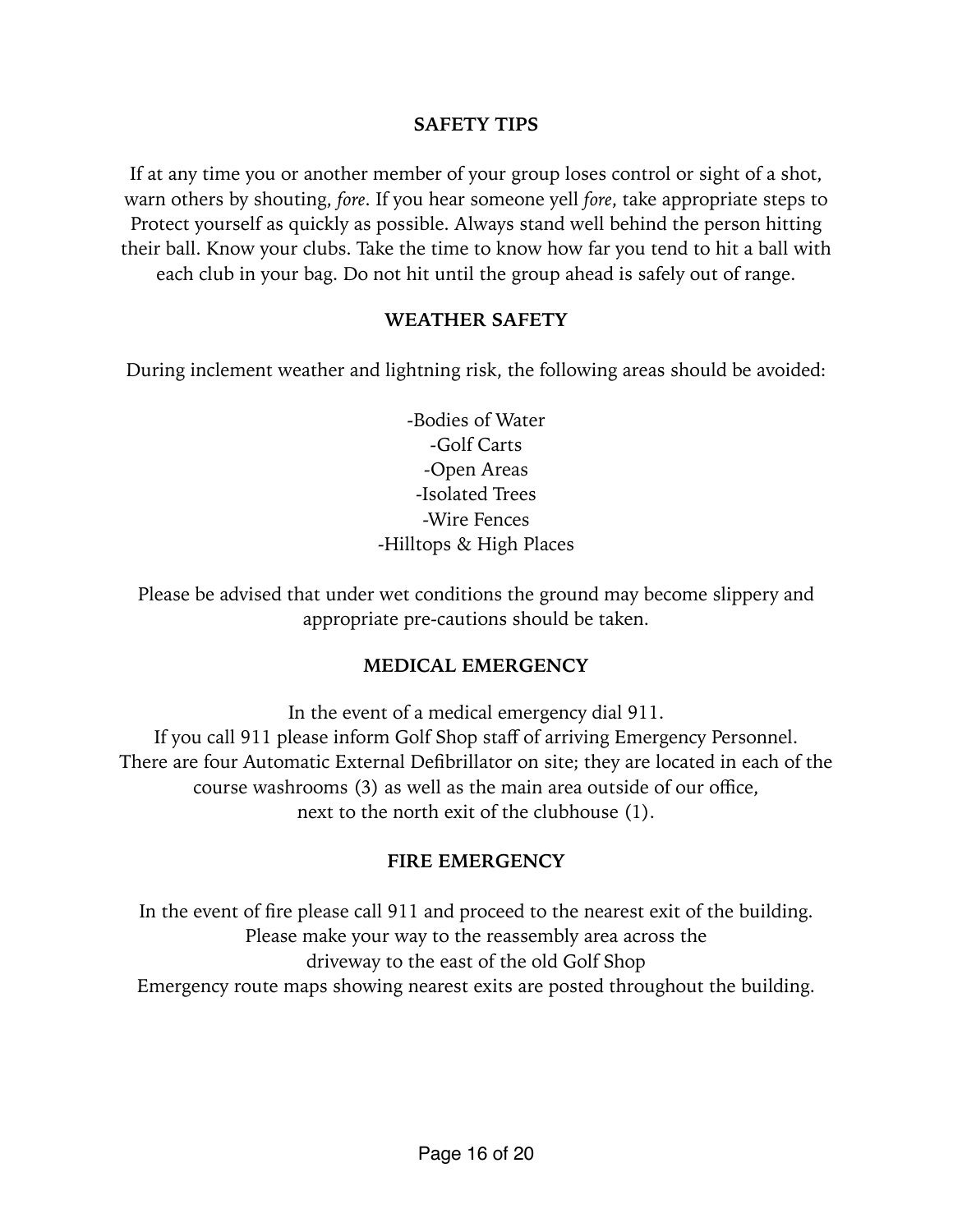#### <span id="page-16-0"></span>**AODA**

(Accessibility for Ontarians with Disabilities Act) As per Ontario Regulation 420/07 of the Accessibility for Ontarians with Disabilities Act 2005 Vespra Hills Golf Club has policies and procedures in place governing the provision of goods and services to persons with disabilities.

More information regarding Vespra Hills Golf Club AODA policies and procedures can be requested by email, written letter or verbally at the Vespra Hills office.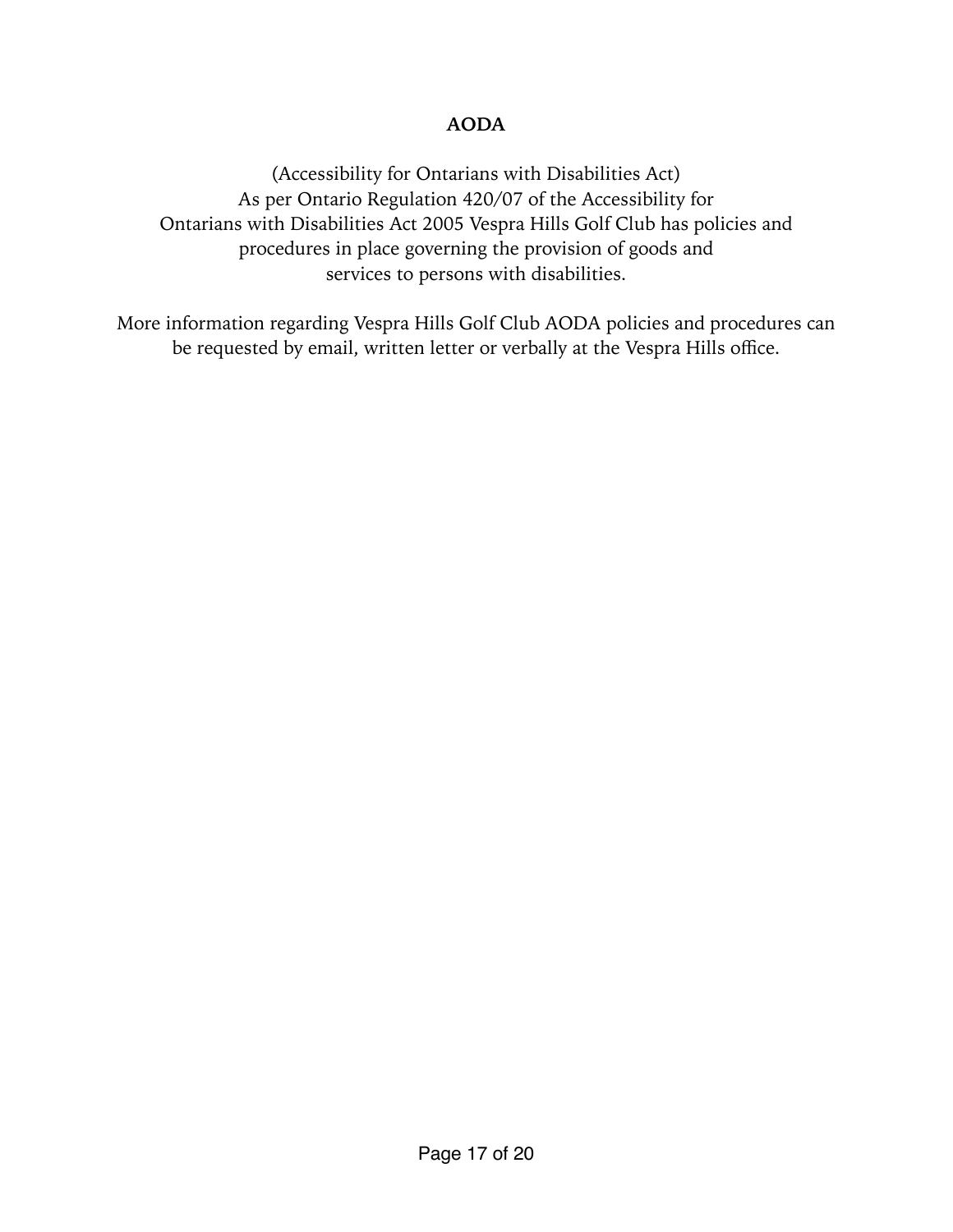# <span id="page-17-0"></span>ALCOHOL POLICY

A part of our business is selling food and beverages in a bar, restaurant, banquet hall and golf course setting. We are dedicated to our members' pleasure and satisfaction. However, when it comes to the sale and service of alcohol, by law, we will not permit drunkenness, nor will we serve patrons who are troublesome, dangerous or under the legal drinking age. To support this position, our house policy is as follows:

All alcohol must be purchased from Vespra Hills Golf Club. No Outside alcohol will be permitted anywhere on the Vespra Hills Golf Club property.

#### <span id="page-17-1"></span>**PERMITTED LOCATIONS FOR ALCOHOL USE**

**Alcohol can only be consumed in the following licensed locations:** 

The Dining Room The Banquet Hall The Attic The Snack Bar The Lawn The Balcony The Golf Course

**All locations outside of the above listed are unlicensed locations. For reference, alcohol cannot be consumed in but are not limited to the following locations:** 

> Parking Lot Driveway Clubhouse Locker Rooms Clubhouse Storage Areas All Washrooms and all other areas that are not licensed for alcohol use.

If any Member of guest does not follow our Alcohol policy, they may be asked to leave and disciplinary action may be taken.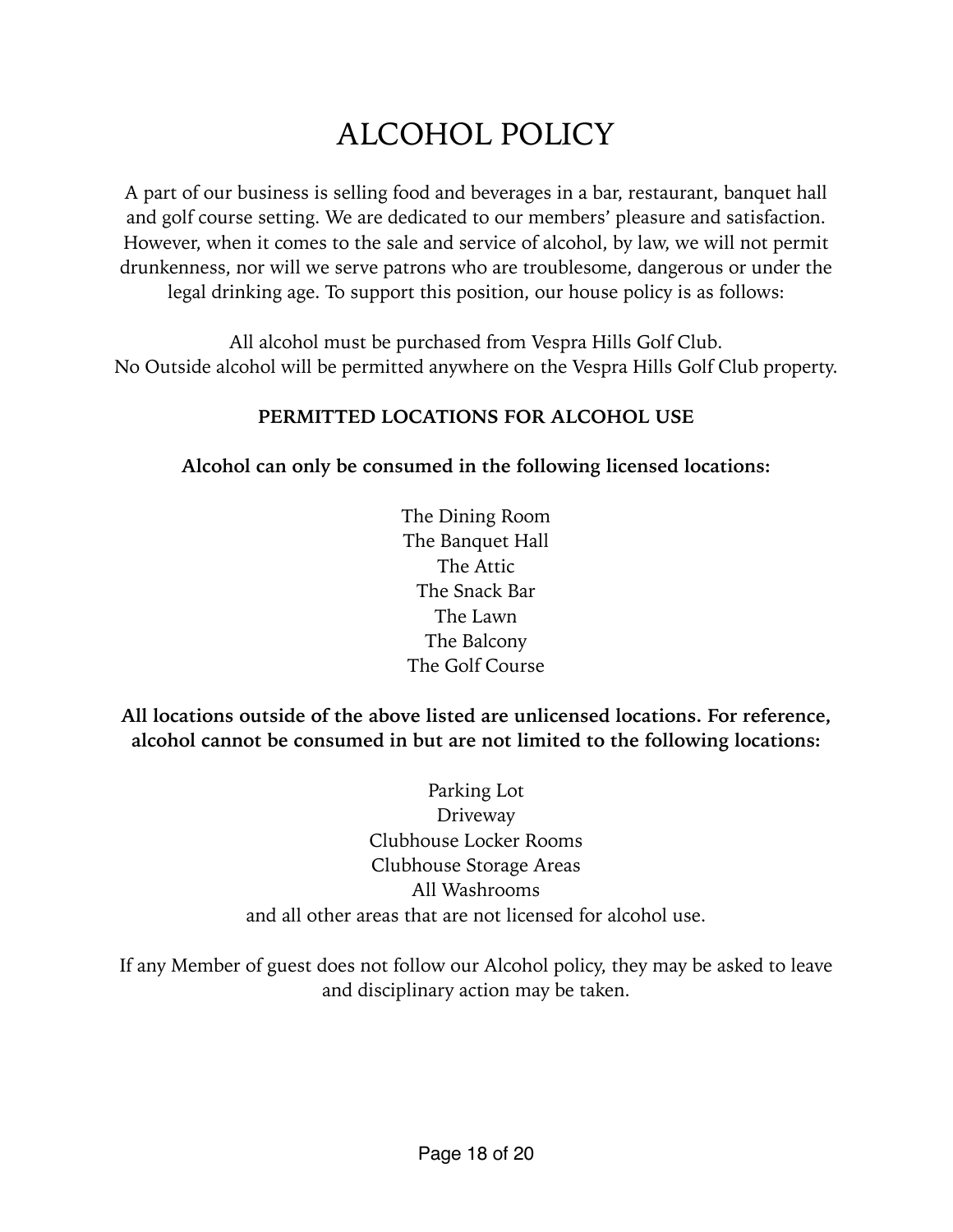#### <span id="page-18-0"></span>**UNDERAGE CUSTOMERS**

You must be 19 years and older to be served alcohol. ID will be checked. The following forms of ID will be accepted:

Ontario Driver's Licence Canadian Armed Forces I.D. card Canadian passport or a Canadian Citizenship card

Parental declaration of their child's age is not valid.

Parents or age of majority escorts are prohibited from purchasing, giving or sharing alcoholic drinks with underage guests.

#### <span id="page-18-1"></span>**CUSTOMER ALCOHOL USE**

Staff will not serve anyone to the point of intoxication. Staff will not serve anyone who appears intoxicated. Drinking any beverage is not permitted on the dance floor. In the last one hour of an event, only one standard drink per person will be permitted.

There may be no last call. A posted bar schedule will be made available at the start of each event.

The use of illegal drugs is prohibited by law.

#### <span id="page-18-2"></span>**FOOD & NON-ALCOHOLIC DRINKS**

Staff will offer competitively priced non-alcohol and low alcohol beverages.

Staff will encourage patrons to eat food when drinking alcohol. We offer a wide-variety menu at all times.

#### <span id="page-18-3"></span>**MANAGING THE INTOXICATED**

In the event that a customer becomes intoxicated or is acting dangerously, staff will carefully and politely deal with that person and if necessary seek outside assistance from police.